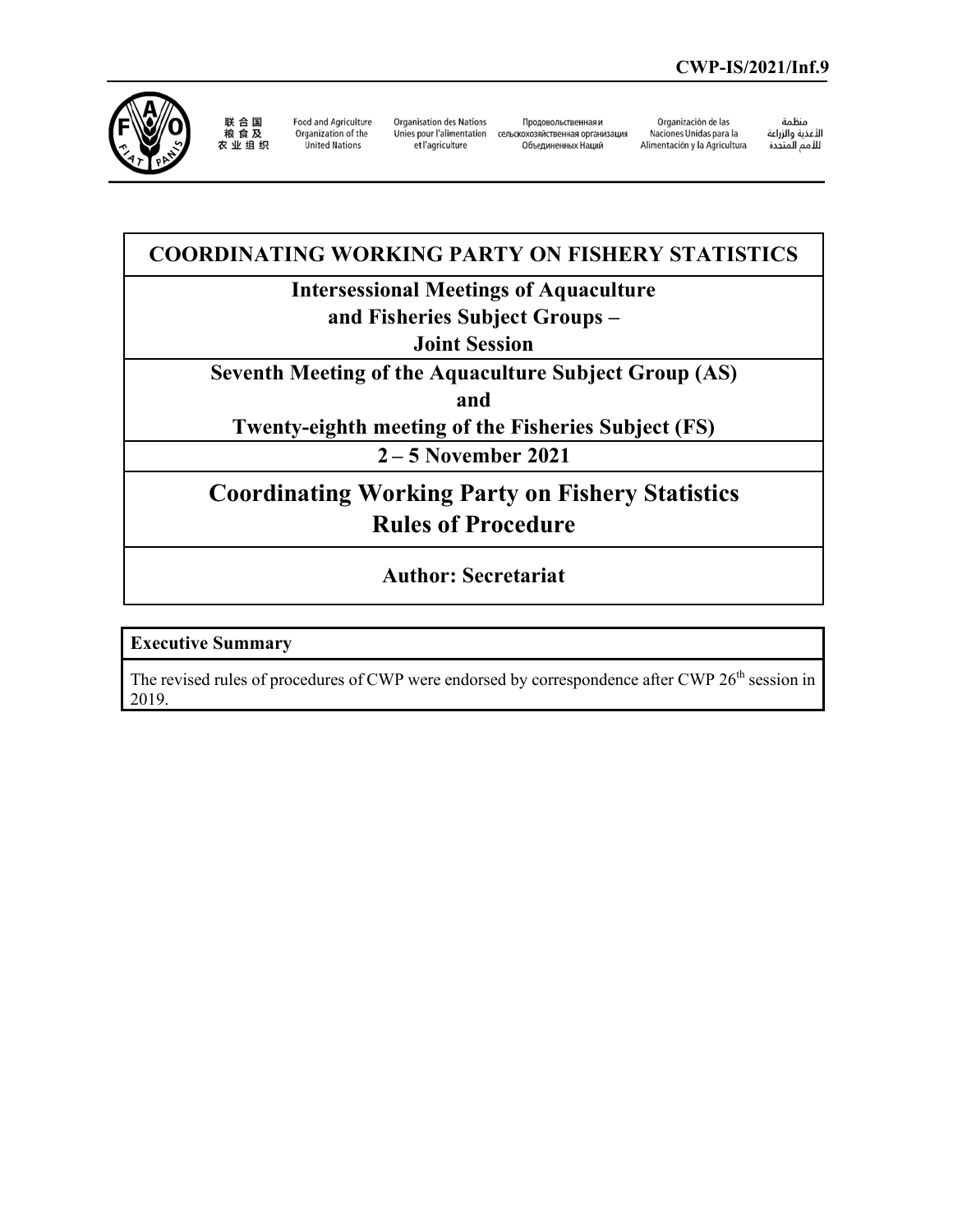## **COORDINATING WORKING PARTY ON FISHERY STATISTICS**

## **RULES OF PROCEDURE**

*(The current version of the Rules of Procedure was endorsed by correspondence after the CWP 26th session, Rome, 15 - 18 May 2019)* 

- 1. SESSIONS. Unless contrary to the views of the majority or participating organizations, the interval between successive sessions of the Coordinating Working Party on Fishery Statistics (CWP) shall not exceed three years. The Working Party shall meet on announcement by the CWP Secretary who shall respect the wishes of the majority of participating organizations. The announcement shall generally be made at least six months before the session starts.
- 2. AGENDA. A provisional agenda for each session shall be prepared by the CWP Secretary in collaboration with the secretariats of the participating organizations. The first item on the provisional agenda should be the adoption of the agenda. The provisional agenda shall be distributed with the announcement of the session.
- 3. NOMINATION OF EXPERTS. Participating organizations should notify the CWP Secretary of the names and affiliations of their nominated experts before the session.
- 4. DOCUMENTATION. Documents for each session should be made available to all participating organizations and nominated experts at least two weeks before the session. Each participating organization shall be responsible for the timely distribution of its documents in accordance with the mailing list supplied by the CWP Secretary.
- 5. OFFICERS. At the start of the session, the Chair or Vice- Chair appointed at the previous session shall call the session to order. In their absence, the CWP Secretary will call the session to order. Following adoption of the agenda, the Working Party shall elect a Chair and Vice-Chair from among its members; they shall remain in office until the election of the new Chair and new Vice-Chair at the next session. The outgoing Chair and Vice-Chair shall be eligible for re-election.
- 6. EXPENSES. The expenses incurred by experts attending session of the Working Party shall be borne by the nominating organization or as otherwise arranged between the experts and the respective nominating organization.
- 7. WORKING LANGUAGE. English shall be the working language of the Working Party.
- 8. DECISION STAGES. In making decisions on documents such as Standards, Rules of Procedures, Meeting report, the Working Party may 'approve', or 'endorse'. 'Approval' qualifies a mature stage of the concerned document, which might still require some finalization or for which no quorum in voting could be reached; 'endorsement' qualifies a final stage of the concerned document.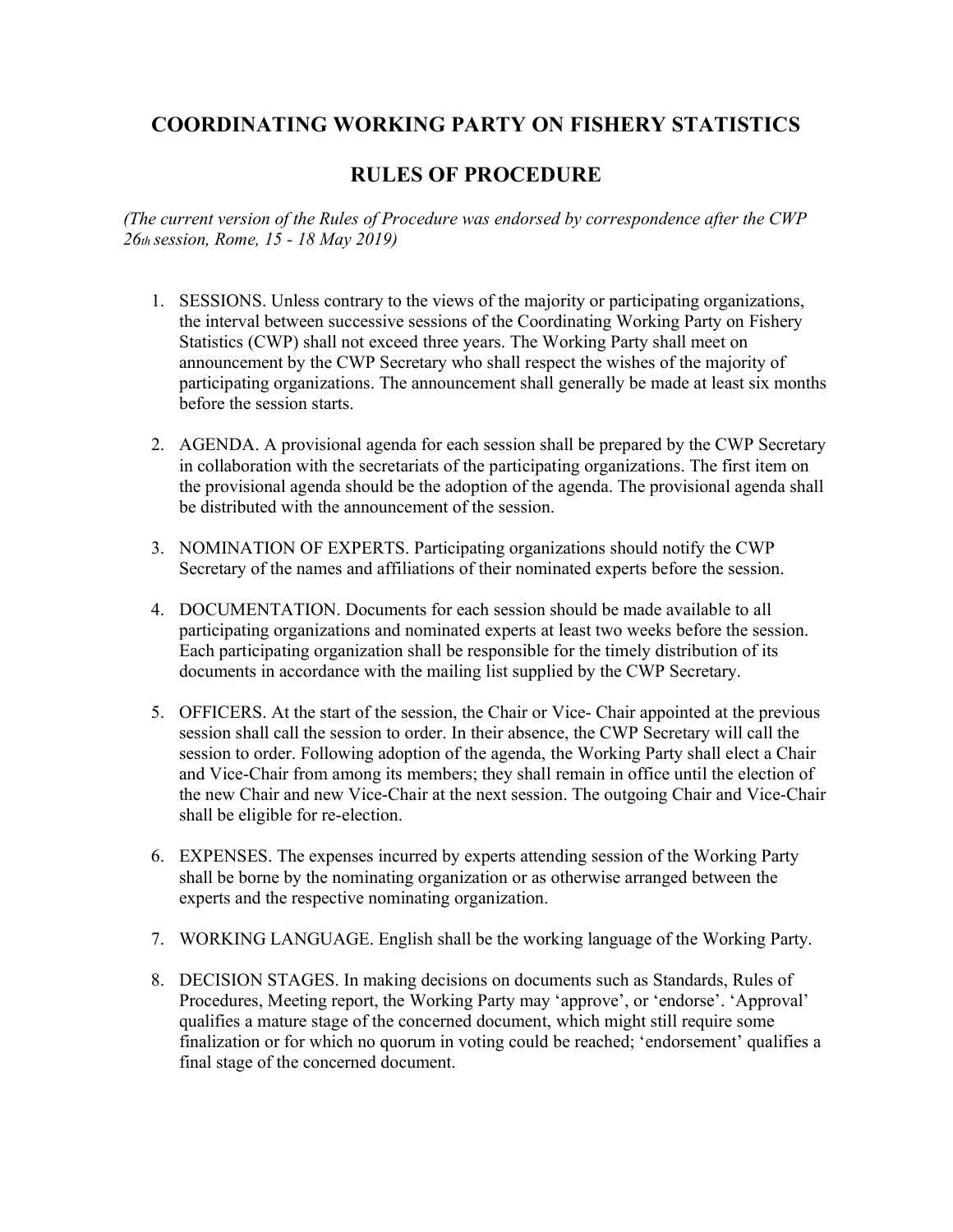- 9. VOTING. A majority of the participating organization shall constitute a quorum at any session. Each participating organization is entitled to one vote. Decision of the Working Party shall be taken by a simple majority of votes cast by those present at the session, or by a simple majority of votes of all the participating organizations by correspondence, if it selects to do so. When necessary, the Chair may exercise a casting vote.
- 10. REPORTS. At each session the Working Party shall adopt a report of the session which will include *inter alia* all decisions and recommendations. The report shall be made available by the CWP Secretary to the participating organization and nominated experts, and to other individuals or organizations as requested by the Working Party. FAO should make the report available as widely as possible.
- 11. MONITORING OF RECOMMENDATIONS AND DECISIONS. Although recommendations and decisions of the Working Party are not binding on participating organizations, the Working Party shall monitor and report on the implementation of recommendations and decisions.
- 12. REGIONAL OR SUBJECT GROUP. The Working Party may establish regional or subject groups as are required for its effective functioning. The Working Party should determine purpose, composition and a leader of each group (with the term terminating no later than at the end of following session). Groups shall deliver report of activities and recommendations, and the proposal of terms of reference and work plans for the next term if necessary, to the session for its consideration, decision and adoption.
- 13. AD-HOC TASK GROUP. The Working Party may establish during the session ad-hoc Task Group to study and recommend on specific technical matters pertaining to the purpose and mission of the CWP activities. The Working Party should determine terms and composition of each ad-hoc Task Group with its term terminating no later than at the end of following session.
- 14. ADDITIONAL SUPPORTING ACTIVITIES. During the inter-sessional period, the Working Party may arrange activities including *inter alia* holding informal preparatory meeting, holding meetings of regional or subject groups, preparation of working papers, and communication by correspondence. Upon proposal of a Member or on its own initiative, the CWP secretary may propose a specific activity with the goal to support the on-going CWP agenda tasks. The CWP Secretary in consultation with the Chair shall notify the Members of the objectives of the activity and mobilize their participation on a voluntary basis. The activity shall be deemed established based on a majority vote by correspondence, and reported to the session for consideration.
- 15. INTERSESSIONAL ACTIVITIES. The Working Party may arrange intersessional activities including *inter alia* holding informal preparatory meeting, holding meetings of regional or subject groups, preparation of working papers, and communication by correspondence.
- 16. SUSPENSION OF THE RULES OF PROCEDURE. Suspension of the Rules of Procedure may be adopted by the Working Party by a two thirds majority of the votes cast, provided that 24 hours' notice of the proposal for the suspension had been delivered to the Working Party.